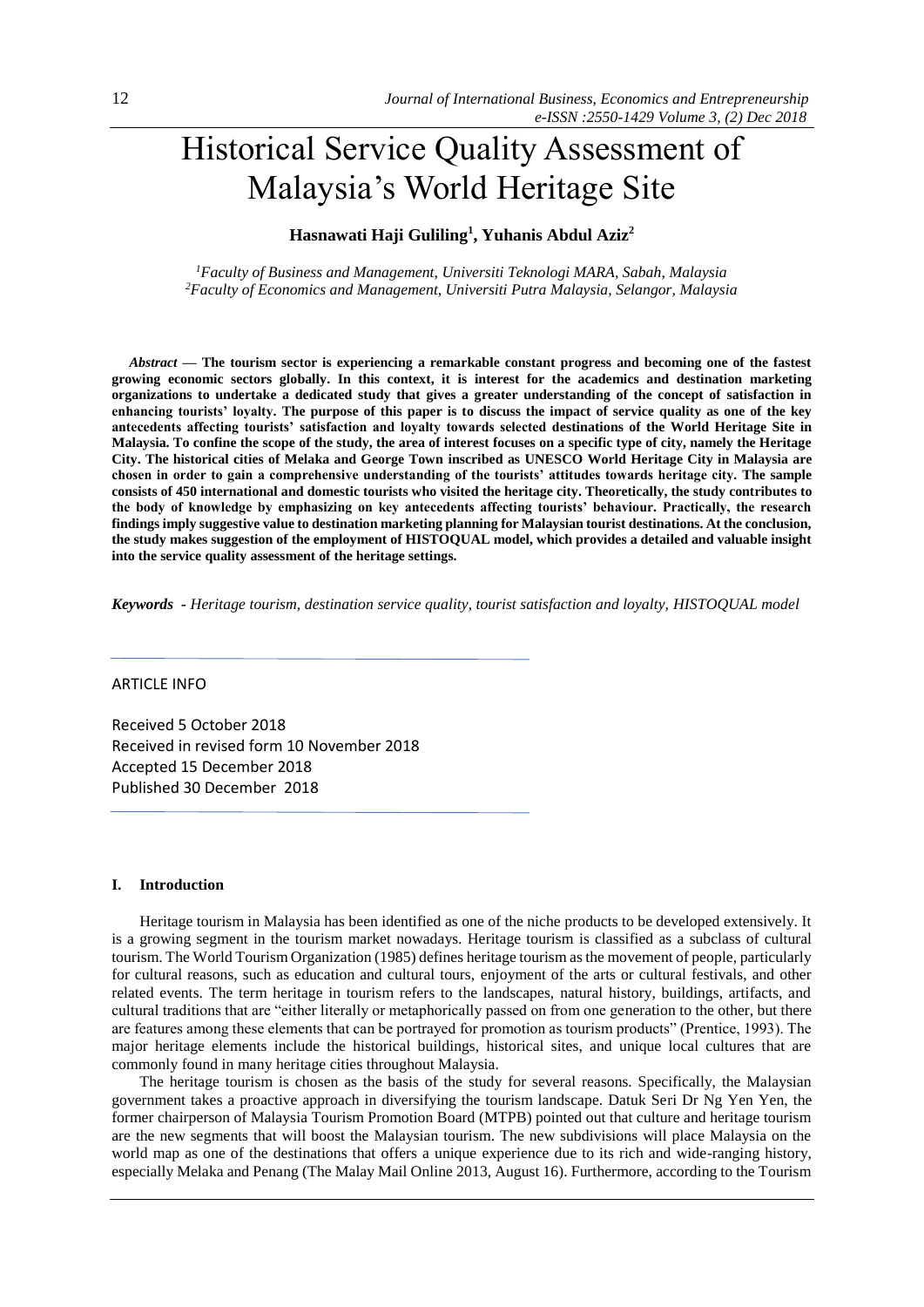and Culture Minister, Datuk Seri Nazri Aziz, tourism and culture not only offers enjoyable experiences to visitors but also creates greater understanding among different people and enriches the life experience of the residents that makes them feel proud and want to preserve their heritage (The Star 2013, August 15). The government's strong support by acknowledging heritage tourism as an important economic force leads to better strategies in marketing and branding Malaysia as the most preferred tourist destination in the world.

However, with regards to the tourism industry, Malaysia continues to face challenges in providing highquality services to its tourists. The tourism chapter of the Malaysian Economic Transformation Program (ETP) Annual Report 2014 stated that one of the key challenges faced by the country's tourism industry is to improve the quality of various existing tourism offerings. Tourists have complained about quality issues related to infrastructure, transportation, human resources, safety and security of tourists. Making sure the tourists receive pleasant memorable experiences right from their arrival through departure will ensure they leave a destination with pleasant memories; a condition that will surely lead to recurring visits and a positive word-of-mouth to third parties. Furthermore, one of the biggest challenges facing destination marketers is that of creating and projecting a memorable and positive image of the destination (Khalid & Mohd Roslin, 2016).

Therefore, the purpose of this paper is to discuss the impact of service quality as one of the key antecedents affecting tourists' satisfaction and loyalty towards selected destinations of the World Heritage Site in Malaysia. To confine the scope of the study, the area of interest focuses on a specific type of city, namely the Heritage City. The historical cities of Melaka and George Town inscribed as UNESCO World Heritage City in Malaysia have been chosen in order to gain a comprehensive understanding of the tourists' attitudes towards heritage city.

#### **II. Literature Review**

.

#### *A. Service Quality in tourism*

The United Nation World Tourism Organization (UNWTO, 2003) defined "quality in tourism" as the result of a process that implies the satisfaction of all the legitimate products and service needs, requirements and expectations of the consumer at an acceptable price, in conformity with the underlying quality determinants, such as safety and security, hygiene, accessibility, transparency, authenticity, and harmony of the tourism activity concerned with its human and natural environment. Within the service sector, the definition of quality follows the customers' perspective and should aim to meet customer expectations.

Parasuraman et al. (1985) introduce an instrument called SERVQUAL to measure Service Quality. The SERVQUAL scale was developed to measure the numerical quality of products and services. It measures the "gap" between the customers' expectations and the performance they actually received. Five dimensions (reduced from ten original items), namely "tangibles", "reliability", "responsiveness", "assurance" and "empathy" using two sets of 20 statements and a rating based on a seven-point Likert scale (Parasuraman et al., 1988) were used in the measurement. The efforts to evaluate quality are concentrated primarily in measuring the perceived service quality using the SERVQUAL scale either in its original form or with modifications. Nevertheless, the scale has not escaped criticism because of its limitations in assessing the quality of complex services, such as found in the leisure, tourism, and hospitality sectors. Furthermore, quality of service is difficult to measure due to its intangibility nature (Shariff et al., 2016). Such services may require the application of a wider range of measures to collectively designate the levels of quality. Despite the ongoing debate over SERVQUAL application, it remains a useful tool in the study of service quality (Wan & Cheng, 2011). Furthermore, it can be used as a "skeleton" and developed further for other contexts application (Frochot & Hughes, 2000).

The scale has been extensively applied in various sectors since its introduction in the 1980s. A number of authors have questioned its usefulness and validity as well as the reliability after using the scale. Many researchers were determined to adapt the scale in the tourism sector or to propose alternative measurement scales. For example, LODGSERV, which measures service quality in the lodging industry (Knutson et al., 1990); LOGQUAL, applicable to the hospitality industry (Getty &Thompson,1994); DINESERV, used by the restaurant businesses (Stevens et al., 1995); HOTELQUAL, pertinent to the hotel industry (Falces et al., 1999); HISTOQUAL, appropriate for the historical sites (Frochot & Hughes, 2000); and ECOSERV, which was designed to measure perceived quality in ecotourism (Khan, 2003).

Specifically in measuring service quality for the historical sites, Frochot and Hughes (2000) published a paper pertaining to the application of SERVQUAL concept in the heritage attraction in the UK with a tool called HISTOQUAL. Their study was intended to fulfill the research gap in measuring service quality and customer satisfaction in the heritage settings. The HISTOQUAL scale considers the fact that the services provided in the heritage sites are unique and covered a wide range of components, such as direction signage, attitude of the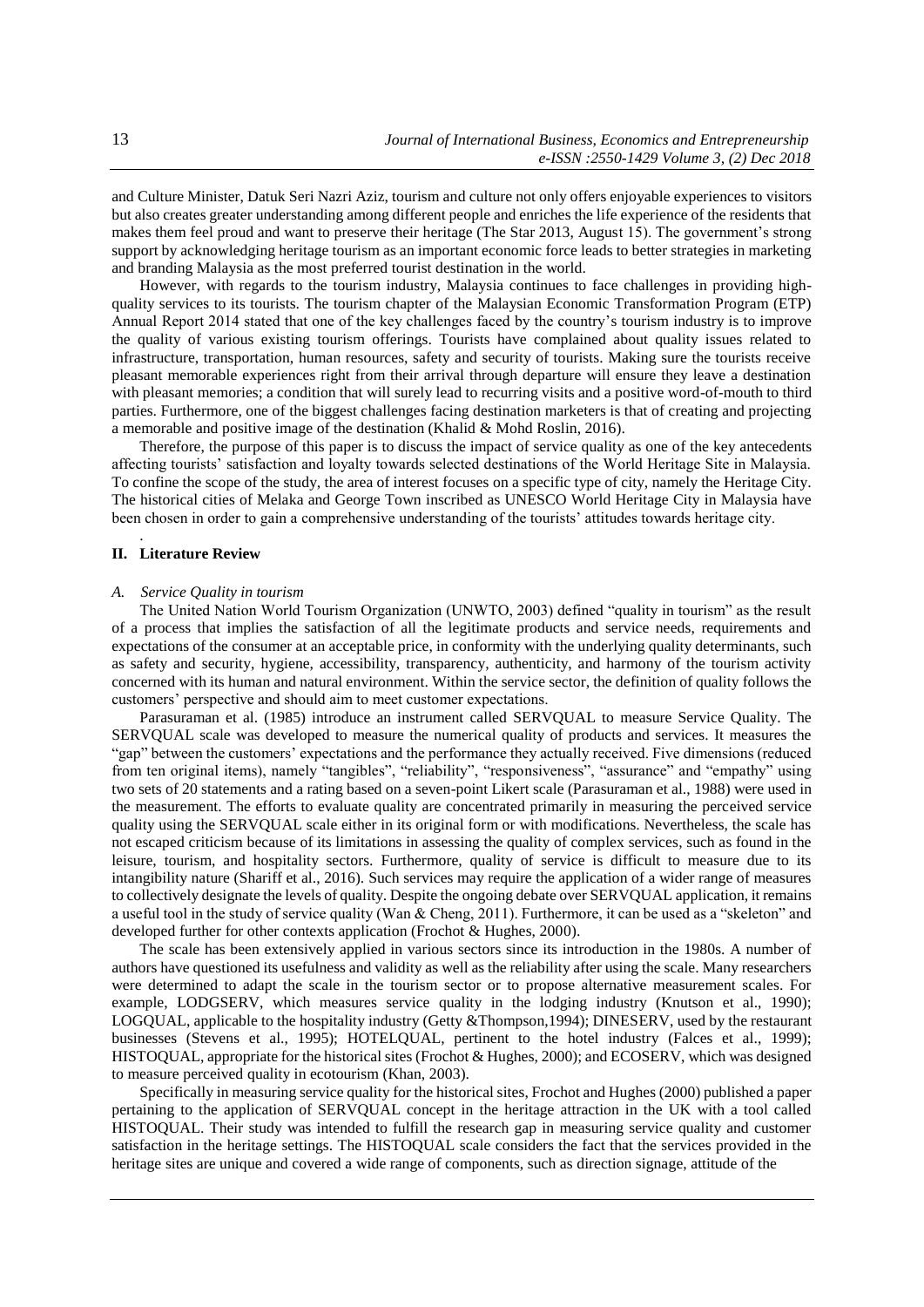staff, catering and retailing facilities, special care towards the disabled and children, and so forth. According to Frochot and Hughes (2000), the HISTOQUAL scale employs a more standardised questionnaire survey and suitable for assessing the service quality performance of a property and across different heritage attractions. Based on the HISTOQUAL scale by Frochot and Hughes (2000), Frochot (2001), and Wan and Cheng (2011), five dimensions, namely "responsiveness", "tangibles", "communication", "consumables", and "empathy" are adapted by this study to evaluate the visitors' perceptions of service quality at the historical cities of Melaka City and George Town.

## *B. Destination Satisfaction*

Customer satisfaction refers to a short-term emotional reaction to a specific service performance (Lovelock & Wright, 1999). For the purpose of this study, Destination Satisfaction refers to the degree of pleasure or contentment experienced by the tourists, consequent to the destination ability in fulfilling their needs, expectations, and desires (Chi & Qu, 2008). Practitioners of tourism industry employed tourist satisfaction to a destination as the basic parameter to assess the performance of destination products and services (Noe & Uysal, 1997). Furthermore, tourist satisfaction is one of the crucial elements in ensuring destination marketing success (Dmitrovic et al., 2009). It influences tourists' choice of a destination and their decision to return (Yoon & Uysal, 2005). Therefore, one of the destination marketing organisations' primary task is to enhance customer satisfaction (Morgan & Pritchard, 1998). Furthermore, tourist satisfaction is a prerequisite to the strategy development that leads to the destination's greater attractiveness and its competitive positioning (Dmitrovic et al., 2009).

## *C. Destination Loyalty*

Loyalty is defined as "a deeply held commitment to re-buy or re-patronise a preferred product/service consistently in the future, thereby causing repetitive same-brand or same brand-set purchasing, despite situational influences and marketing efforts having the potential to cause switching behaviour" (Oliver, 1997). Operationally, Destination Loyalty is considered as an individual's judgment in recommending a destination and visiting the same destination in the future as well as his/her willingness to stay longer at the destination; taking into account his/her current situation and likely circumstances. In this study, attitudinal loyalty measurement, which includes the intention to re-visit and recommendation of sites to others (Chi & Qu, 2008), are used to infer Destination Loyalty.

## **III. Hypothesis**

A considerable amount of literature confirmed the positive relationship between quality and satisfaction, which has gathered some momentum in the tourism literature (Baker & Crompton, 2000; Murray & Howat, 2002; de Rojas & Camarero, 2008; Ruiz et al., 2009. Based on this confirmation, few major studies (Frochot & Hughes, 2000; Frochot, 2001; Wan & Cheng, 2011) follow the SERVQUAL model of Parasuraman et al. (1994), which specifying that quality is an antecedent of customer satisfaction. However, research on service quality in cultural heritage context is still limited (Wan & Cheng, 2011). This study aims to extend the current literature by examining the relationship of service quality in heritage setting with tourist satisfaction and loyalty. Therefore, this study proposes that destination service quality has a positive effect on destination satisfaction and destination loyalty.

It is also well accepted by the body of literature that satisfaction has a positive influence on loyalty manifested by favorable revisiting intentions and recommendations made to others (Bigné, Sanchez, & Sanchez, 2001; Kozak, 2003; Prayag, 2008; Chen & Chen, 2010; Prayag & Ryan, 2012; San Martin et al., 2013). In particular, satisfaction measurement has been displaced recently by the concept of customer loyalty, primarily because loyalty is seen as a better predictor of the actual behavior. In other words, the key consequence of satisfaction is loyalty. Several studies have verified the relationship between the two constructs, both theoretically and empirically, in various markets (Anderson & Fornell, 1994; Fornell et al., 1996; Oliver, 1997; Ryan et al., 1999; Yoon & Uysal, 2005; Chi & Qu, 2008). Moreover, recent evidence also confirmed that tourists' satisfaction has a direct impact on their loyalty toward the destination (Ramseook-Munhurrun, Seebaluck, & Naidoo, 2015; Chiu, Zeng & Cheng, 2016; Antón & Laguna-García, 2017).

Another important hypothesized mediating effect in this study is the mediating effect of destination satisfaction on the relationship between destination service quality and destination loyalty. Empirical justification can be found in the work of Olorunniwo et al. (2006) who investigates the relationship of service quality and behavioral intentions.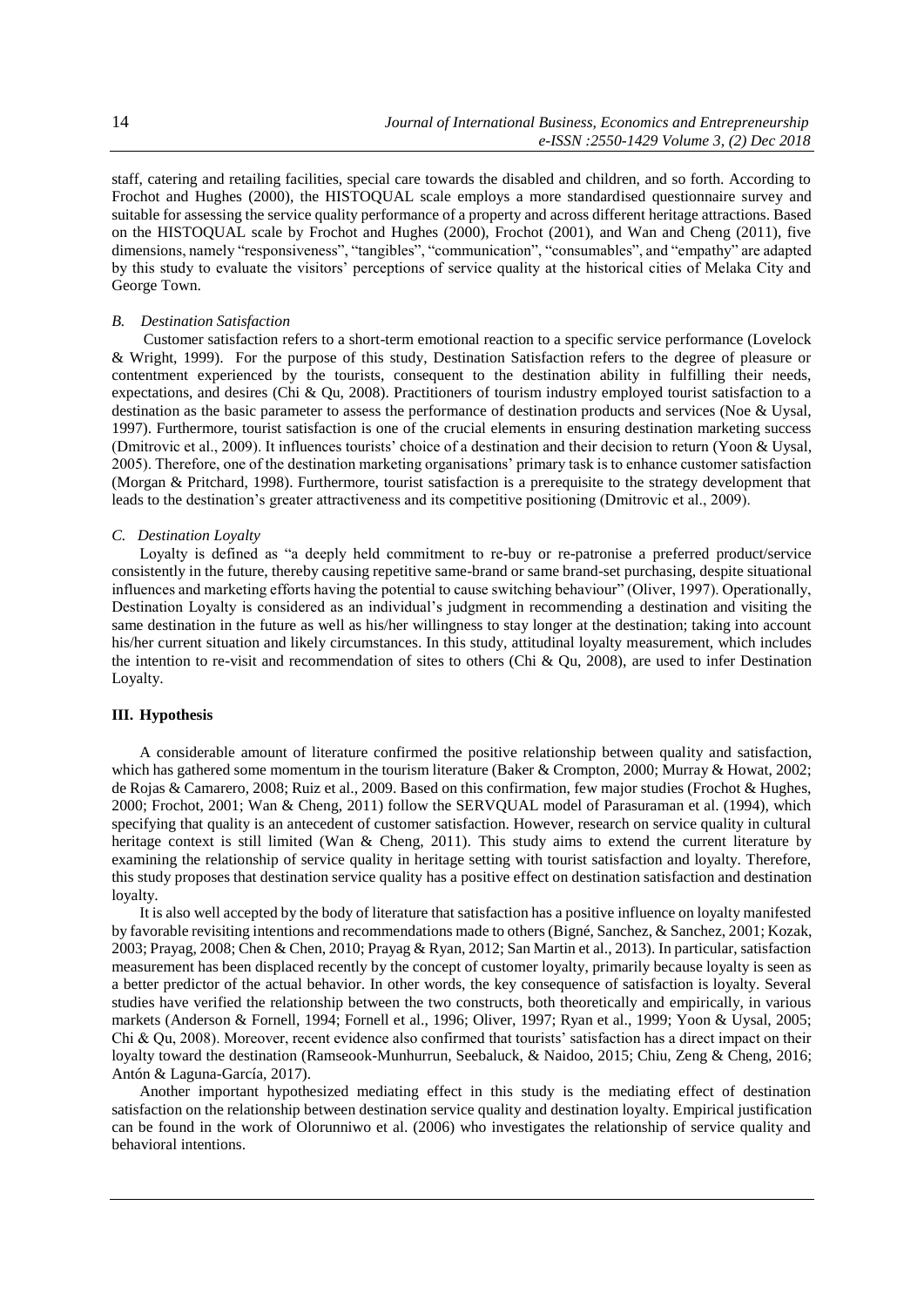Hence, the formulation of the final hypothesis of this study:

Therefore, based on the empirical foundations of the previous studies, the hypotheses presented in this study are as follows:

H1: Destination Service Quality has a positive effect on destination satisfaction.

H2: Destination Service Quality has a positive effect on destination loyalty.

H3: Destination Satisfaction has a positive effect on destination loyalty.

H4: Destination satisfaction mediates the relationship between destination service quality and destination loyalty.

## **IV. Methodology**

In this study, a questionnaire survey is used to gather the opinions of 450 tourists visiting Melaka City and George Town. The unit of analysis is at individual level that includes both domestic and international tourists. The choice of unit of analysis is made based on the assumption that there are variations in individuals' (domestic and international tourists) perceptions, attitudes, and behaviors towards the destinations. Therefore, this study utilized a self-assessment technique in which individual visitors were asked to state their level of agreement and disagreement based on the questionnaire's measurement items.

The measures used in this study are adapted from the previous research on marketing and tourism literatures. The scales employed are measured on a seven-point Likert scale  $(1=$  very negative to  $7=$  very positive) and the scales for each construct have a reliability history.

In order to allow researchers to use the SERVQUAL scale to measure service quality in the heritage context, Frochot and Hughes (2000) and Frochot (2001) remodified the scale into a new one, known as HISTOQUAL, as mentioned previously, with five modified dimensions: responsiveness, tangibles, communication, consumables, and empathy. For the purpose of this study, respondents were asked to rate the perceived quality of services provided at the heritage attractions according to a seven-point Likert scale  $(1 =$  strongly disagree to  $7 =$  strongly agree). Based on the HISTOQUAL scale by Frochot and Hughes (2000), Frochot (2001), and Wan and Cheng (2011), Table 1 summarizes the five dimensions with 24 items adapted to evaluate visitors' perceptions of the service quality of Melaka City and George Town historical cities.

For destination satisfaction, the measures of tourists' satisfaction are based on the seven domains of tourism activities: accommodation, dining, shopping, attractions, activities and events, environment, and accessibility, adapted from Chi and Qu (2008). For destination loyalty, through the adaptation of attitudinal measurement of Chi and Qu (2008), six measures were used for assessing tourist destination loyalty as the ultimate dependent construct including revisit intention and recommend intention or their willingness to recommend Melaka and George Town historical cities as favorable destinations to others. The measures were rated using a 7-point Likert scale (1 = most unlikely to  $7 =$  most likely).

| Construct        | Dimension &    | <b>Item</b>                                                              |
|------------------|----------------|--------------------------------------------------------------------------|
|                  | No. of Item    |                                                                          |
| Service Quality  | Responsiveness | 1. Staff are always helpful and courteous                                |
| <b>HISTOQUAL</b> | $(8$ items)    | 2. Staff are willing to take time for visitors                           |
|                  |                | 3. Visitors are made to feel welcomed                                    |
|                  |                | 4. Level of crowding is tolerable                                        |
|                  |                | 5. Staff are well-informed to answer customers'<br>requests              |
|                  |                | 6. Visitors feel free to explore, there are no<br>restrictions to access |
|                  |                | 7. The property and grounds are opened at<br>convenient hours            |
|                  |                | 8. Staff are always available when needed                                |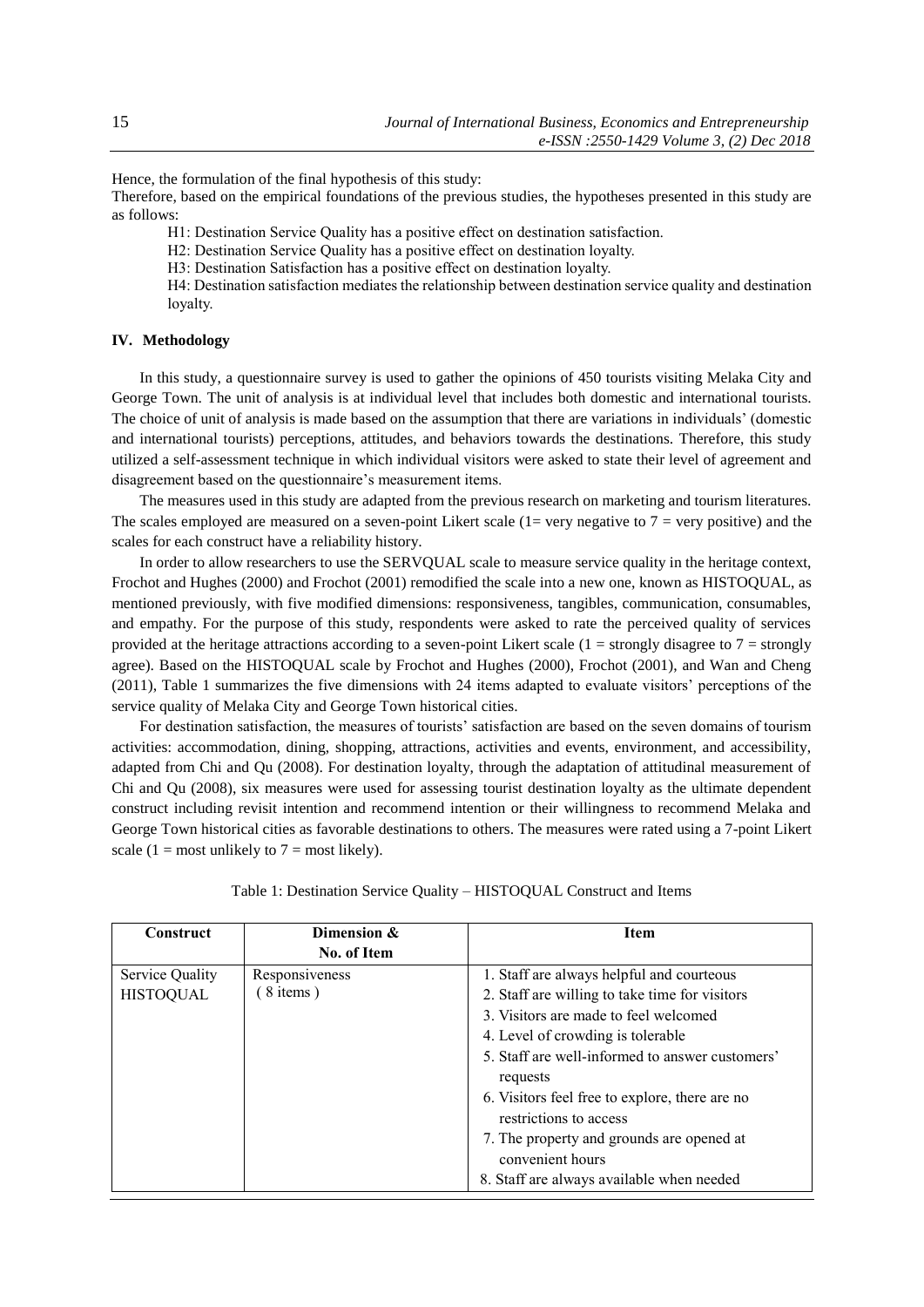| Tangibles     | 1. The property is well kept and restored                |
|---------------|----------------------------------------------------------|
| $(7$ items)   | 2. The general cleanliness and upkeep of the             |
|               | property and grounds is satisfying                       |
|               | 3. The grounds are attractive                            |
|               | 4. The site has remained authentic                       |
|               | 5. Direction signs to show around the property and       |
|               | grounds are clear and helpful                            |
|               | 6. The garden and/or park contain a large variety of     |
|               | plants                                                   |
|               | 7. The interior of the house offers a lot of interesting |
|               | things to look at                                        |
| Communication | 1. The written leaflets provided enough information      |
| $(4$ items)   | 2. The information on the property and grounds is        |
|               | detailed enough                                          |
|               | 3. Visitors are well informed of the different           |
|               | facilities and attractions available at the property     |
|               | 4. Foreign language leaflets are helpful                 |
| Consumables   | 1. The restaurant offers a wide variety of dishes and    |
| $(3$ items)   | refreshments                                             |
|               | 2. The shop offers a large variety of goods              |
|               | 3. The restaurant's staff provided efficient service     |
| Empathy       | 1. The property considers the needs of less able         |
| $(2$ items)   | visitors                                                 |
|               | 2. Facilities for children are provided                  |

(Source: Frochot & Hughes, 2000; Frochot, 2001; Wan & Cheng, 2011)

## **V. Results**

#### *A. Socio-demographic profiles*

Table 2 summarizes the socio-demographic profiles of the respondents. A total of 450 international and domestic tourists from both heritage cities responded voluntarily to the survey. The distribution of respondents for both Melaka City and George Town is 55.6% (250 samples) and 44.6% (200 samples), respectively.

As depicted by the table, the percentage for country of origin distribution indicated that the domestic tourists accounted for 61.1% (275 samples) of the total respondents whilst the international tourists accounted for 38.9% (175 samples). For the domestic samples, the majority of respondents (92.4%) are from Peninsular Malaysia.

The international tourists (175 samples) from 29 countries are segregated based on the five world regional groups that comprise Asia-Pacific 58% (Singapore, Indonesia, the Philippine, Thailand, China, Japan, Iran, Saudi Arabia, Korea, India, Ireland, and Uzbekistan), Africa 7% ( Nigeria and South Africa), Western European 28% (Australia, France, Canada, the United States, Turkey, the United Kingdom, Spain, New Zealand, Denmark, and Sweden), Eastern European 4% (Ukraine, Germany, Greece, and Poland), Latin American and Caribbean State 3% (Mexico).

In terms of gender distribution, both groups of genders are evenly distributed. Most of the samples are distributed among the age groups of 18-24 (37.6%), followed by 25-34 years old (29.3%), 35-44 years old (18.2%), 45-54 years old (10.7%), 55-64 years old (2.2%) and over 65 years old (2%). The education level shows that the majority (44.7%) are educated up to bachelor degree level. Slightly over half of the respondents are single (54.2%), 44% are married whilst the remaining are either divorced or widowed (1.3%).

For the income group, the majority of them are classified into low-income group (61.8%). In terms of occupation, 33.3% of them are students visiting Melaka city for holiday and leisure purpose. Finally, for domestic tourists, 77.5% of them are Malay, followed by Chinese (16.7%) and Indian and others (2.9%).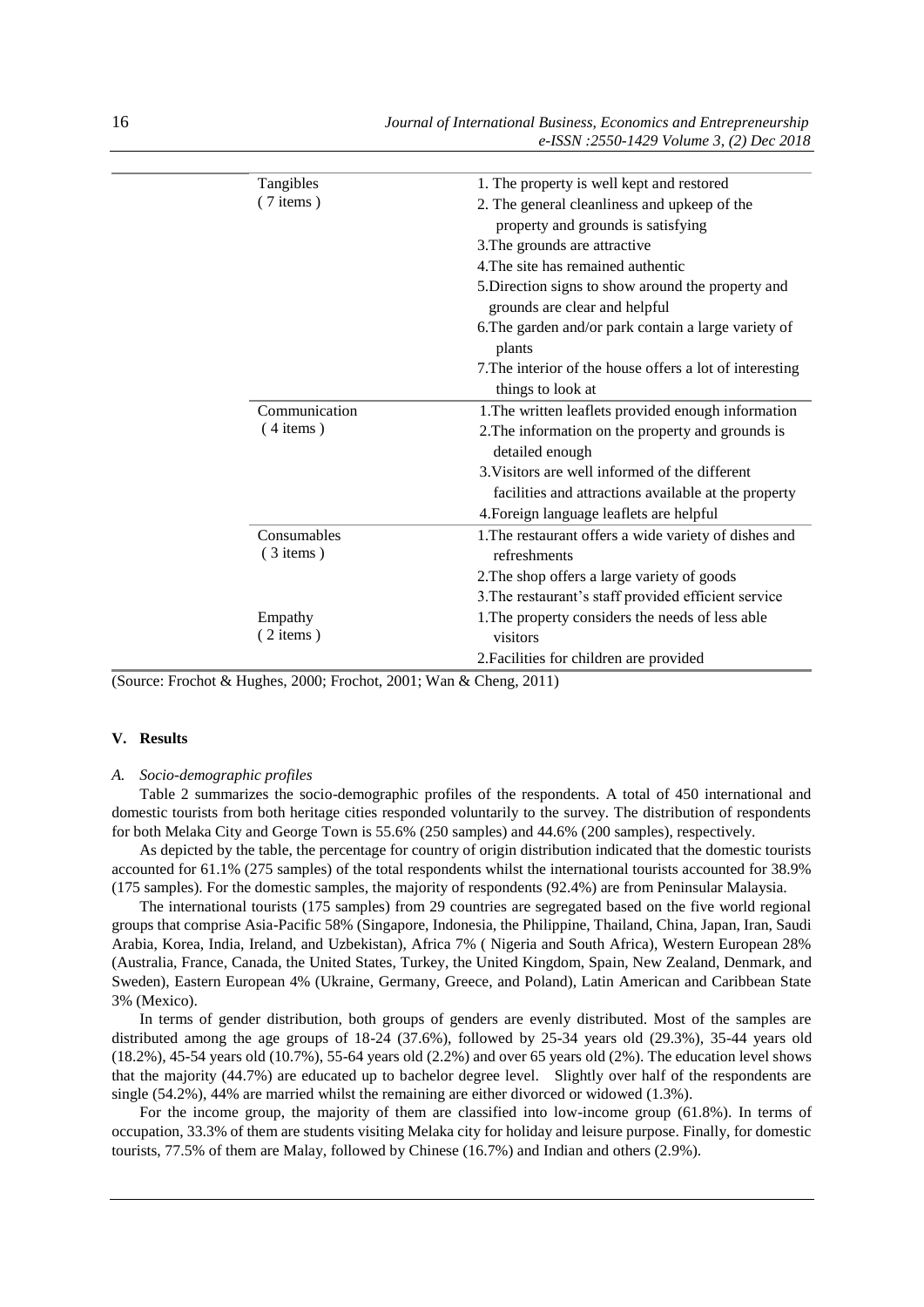| Table 2: Socio - Demographic Profile of Respondents ( $n = 450$ ) |                     |                |  |  |  |
|-------------------------------------------------------------------|---------------------|----------------|--|--|--|
| Demographics                                                      | Frequency           | Percentage (%) |  |  |  |
| City                                                              |                     |                |  |  |  |
| Melaka City, Melaka                                               | 250                 | 55.6           |  |  |  |
| George Town, Penang                                               | 200                 | 44.4           |  |  |  |
|                                                                   |                     |                |  |  |  |
| Country of Origin                                                 |                     |                |  |  |  |
| Domestic                                                          | 275                 | 61.1           |  |  |  |
| International                                                     | 175                 | 38.9           |  |  |  |
|                                                                   |                     |                |  |  |  |
|                                                                   |                     |                |  |  |  |
| Domestic                                                          |                     |                |  |  |  |
| Peninsular Malaysia                                               | 254                 | 92.4           |  |  |  |
| Sabah & Sarawak                                                   | 21                  | 7.6            |  |  |  |
| <b>International</b>                                              |                     |                |  |  |  |
| Asia Pacific Region                                               | 101                 | 58             |  |  |  |
| African Region                                                    | 13                  | 7              |  |  |  |
| Western European Region                                           | 48                  | 28             |  |  |  |
| Eastern European Region                                           | $\tau$              | $\overline{4}$ |  |  |  |
| Latin American & Caribbean                                        | 6                   | 3              |  |  |  |
|                                                                   |                     |                |  |  |  |
| Gender                                                            |                     |                |  |  |  |
| Male                                                              | 225                 | 50             |  |  |  |
| Female                                                            | 225                 | 50             |  |  |  |
|                                                                   |                     |                |  |  |  |
| Age                                                               |                     |                |  |  |  |
| 18-24                                                             | 169                 | 37.6           |  |  |  |
| 25-34                                                             | 132                 | 29.3           |  |  |  |
| 35-44<br>45-54                                                    | 82<br>48            | 18.2<br>10.7   |  |  |  |
| 55-64                                                             | 10                  | 2.2            |  |  |  |
| over 65                                                           | 9                   | $\mathbf{2}$   |  |  |  |
|                                                                   |                     |                |  |  |  |
| Education                                                         |                     |                |  |  |  |
| SPM/junior/senior/middle                                          | 69                  | 15.3           |  |  |  |
| school                                                            |                     |                |  |  |  |
| STPM/Diploma                                                      | 119                 | 26.4           |  |  |  |
| <b>Bachelor Degree</b>                                            | 201                 | 44.7           |  |  |  |
| Master/PhD                                                        | 41                  | 9.1            |  |  |  |
| Professional Qualification                                        | 15                  | 3.3            |  |  |  |
| Others                                                            | 5                   | 1.1            |  |  |  |
|                                                                   |                     |                |  |  |  |
| Marital                                                           |                     |                |  |  |  |
| Single                                                            | 244                 | 54.2           |  |  |  |
| Married                                                           | 198                 | 44             |  |  |  |
| Divorced<br>Others                                                | 6<br>$\overline{2}$ | 1.3<br>0.4     |  |  |  |
|                                                                   |                     |                |  |  |  |
| <b>Income Group</b>                                               |                     |                |  |  |  |
| Low                                                               | 278                 | 61.8           |  |  |  |
| Middle                                                            | 130                 | 28.9           |  |  |  |
| High                                                              | 42                  | 9.3            |  |  |  |
|                                                                   |                     |                |  |  |  |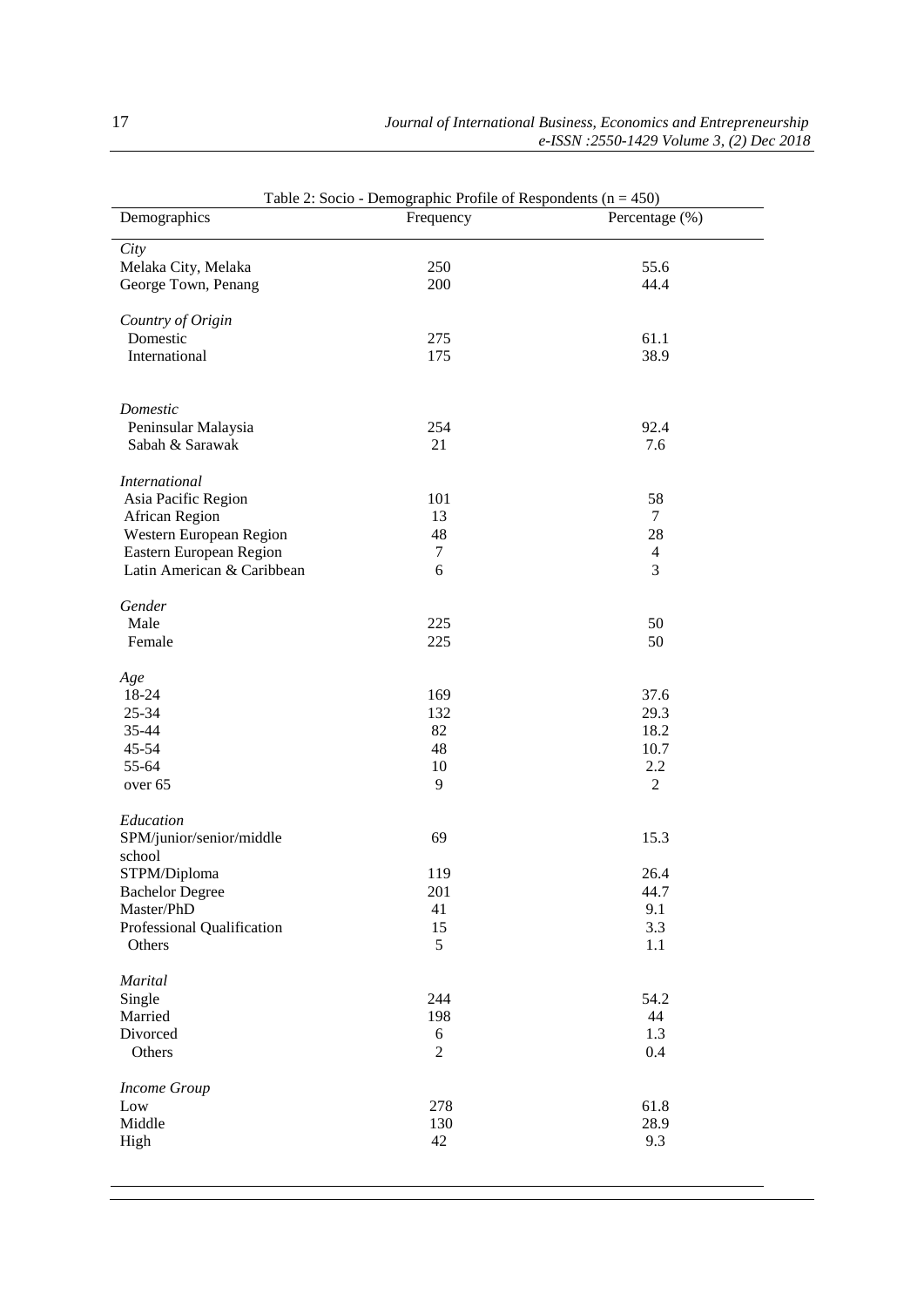| Occupation                                                                                                                                           |                                   |                                             |
|------------------------------------------------------------------------------------------------------------------------------------------------------|-----------------------------------|---------------------------------------------|
| Student<br>Housewife/unemployed/retired<br>Managerial/professional<br>Supporting<br>Self-employed<br>Others<br>(retired,<br>researcher.<br>engineer) | 150<br>21<br>69<br>53<br>73<br>84 | 33.3<br>4.7<br>15.3<br>11.8<br>16.2<br>18.7 |
| Ethnicity (domestic)<br>Malay<br>Chinese<br>Indian<br>Others                                                                                         | 213<br>46<br>8<br>8               | 77.5<br>16.7<br>2.9<br>2.9                  |

For reliability test, in measuring the internal consistency of a scale, Cronbach's alpha coefficient above 0.7 indicates an acceptable internal reliability based on Nunnally (1978) and Pallant (2001). In this study, all constructs involved showed an excellent internal reliability with Cronbach's alpha ranging from 0.91 to 0.96 (destination service quality, 0.94; destination satisfaction, 0.96; destination loyalty, 0.91).

#### *B. Measurement and Structural Model*

Structural Equation Modeling (SEM) using AMOS 20.0 is employed to model the interrelationship among the variables in the present study (service quality - destination satisfaction - destination loyalty), simultaneously. A two-step model validation procedure is followed; first, to examines and purifies the measurement (measurement model), and second, to tests the proposed theoretical structure (structural model) as suggested by Anderson and Gerbing (1988) and Gerbing and Anderson (1992).

For the measurement model, the analysis begins by conducting Confirmatory Factor Analysis (CFA). CFA is a special factor analysis to test whether the measures of a construct are consistent with the researcher's understanding of the nature of that constructs (Zainudin, 2012). For the purpose of evaluating the fitness of the proposed model, three fit index categories are used: absolute fit, incremental fit, and parsimonious fit. Four indexes are recommended to test the model fit since they are frequently reported in the literature. The indexes include Root Mean Square of Error Approximation (RMSEA), Goodness of Fit Index (GFI), Comparative Fit Index (CFI), and Chi Square/Degrees of Freedom (Chisq/df) as recommended by Browne and Cudeck (1993), Joreskog and Sorbom (1984), Bentler (1990), and Marsh and Hocevar (1985). The output revealed that the model of this study demonstrated a good fit to the data ( $\chi^2/df = 2.402$ , RMSEA = 0.072, GFI = 0.823 and CFI = 0.924). As depicted by Table 3, all indicators on its posited underlying factors are statistically significant. All of the standardized factor loadings and AVE are greater than 0.6 and 0.5, respectively, indicating an evidence of convergence validity (Anderson & Gerbing, 1988).

| Table 3: Composite Reliability (CR) and Average Variance Extracted (AVE) |  |  |  |  |
|--------------------------------------------------------------------------|--|--|--|--|
|                                                                          |  |  |  |  |

| <b>Construct</b>                | <b>Item</b>         | Factor  | CR          | <b>AVE</b>  |
|---------------------------------|---------------------|---------|-------------|-------------|
|                                 |                     | Loading | (above 0.6) | (above 0.5) |
| Service Quality                 | Responsiveness      | 0.83    | 0.90        | 0.70        |
|                                 | Tangibles           | 0.82    |             |             |
|                                 | Consumables         | 0.87    |             |             |
|                                 | Communications      | 0.82    |             |             |
|                                 | Empathy             | 0.82    |             |             |
| <b>Destination Satisfaction</b> | Environment         | 0.72    | 0.92        | 0.62        |
|                                 | Attraction          | 0.75    |             |             |
|                                 | Accessibility       | 0.79    |             |             |
|                                 | Lodging             | 0.85    |             |             |
|                                 | Activities & Events | 0.84    |             |             |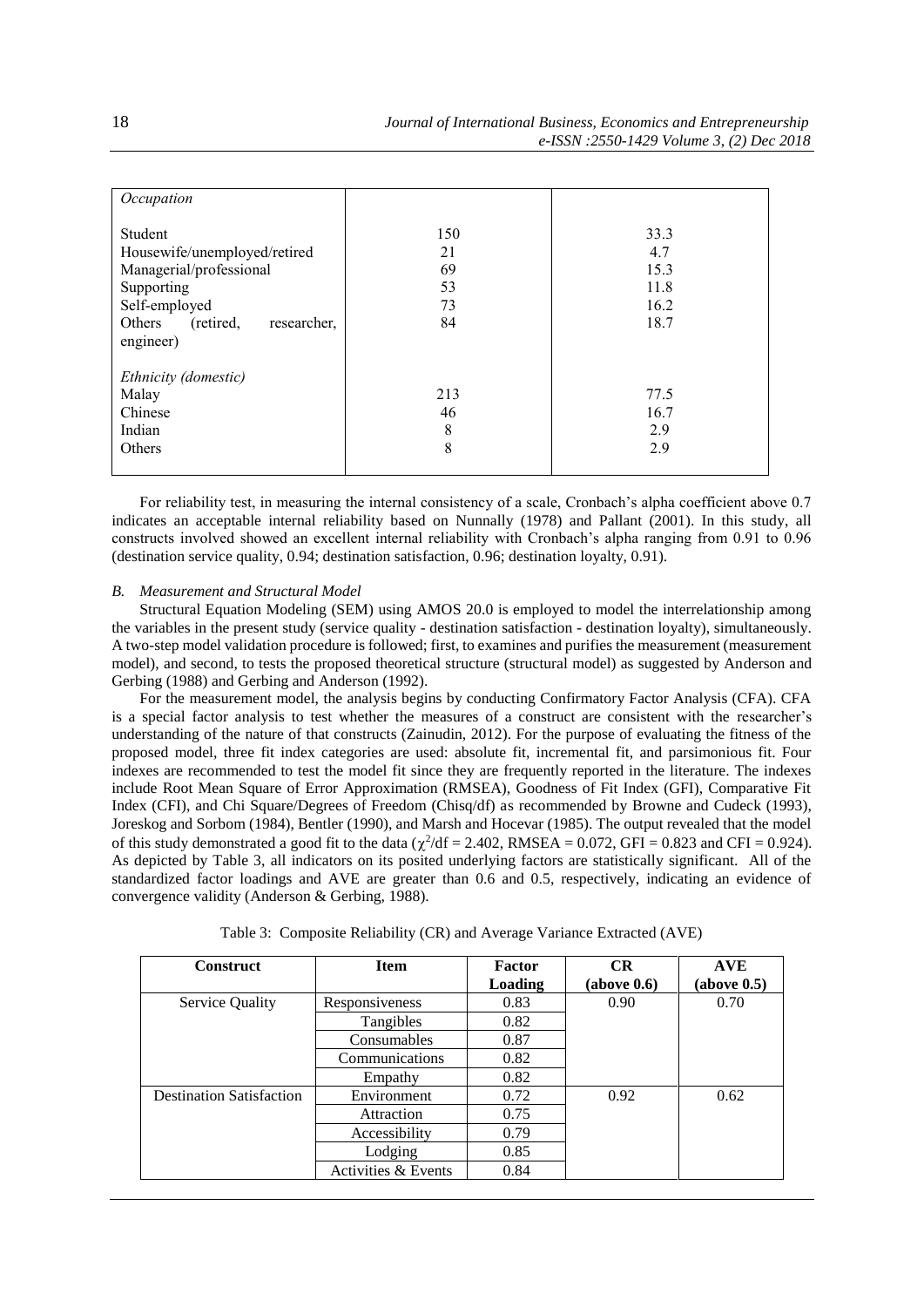|                     | Dining          | 0.78 |      |      |
|---------------------|-----------------|------|------|------|
|                     | Shopping        | 0.81 |      |      |
| Destination Loyalty | DL1             | 0.86 | 0.90 | 0.64 |
|                     | DL <sub>2</sub> | 0.85 |      |      |
|                     | DL <sub>3</sub> | 0.71 |      |      |
|                     | DL <sub>4</sub> | 0.77 |      |      |
|                     | DL <sub>5</sub> | 0.79 |      |      |
|                     | DL6             | 0.79 |      |      |

For the structural model, this analysis intends to illustrate the hypotheses testing analysis that propose direct connection between variables as well as the analysis of mediating effect. Since all hypotheses are stated in a directional manner, all tests of path coefficients and correlations and reported *p*-values represent a one-tail procedure.

The research objective of this study examines the impact of destination service quality on destination satisfaction and destination loyalty.  $H_1$  proposed that destination service quality has a positive effect on destination satisfaction. The result shows that the relationship between destination service quality and destination satisfaction is significant at 0.05 ( $\beta$ : 0.156, *t*: 2.252, *p*: 0.024). Therefore, H<sub>1</sub> is supported. Meanwhile, H<sub>2</sub> proposes that destination service quality has a positive effect on destination loyalty. The result shows that the relationship between destination service quality and destination Loyalty is not significant ( $\beta$ : −0.155,  $t$ : −1.461,  $p$ : 0.144). Thus,  $H_2$  is not supported. The result for  $H_3$  shows that the magnitude of the relationship between destination satisfaction and destination loyalty is significant ( $\beta$ : 1.792, *t*: 12.060, *p*: 0.001), and thus, H<sub>3</sub> is supported.

For the mediation hypothesis, based on the results of  $H_1$ ,  $H_2$ , and  $H_3$ , reveal that destination satisfaction mediates the relationship between service quality and destination loyalty. The type of mediation is full mediation since the direct effect (service quality – destination loyalty) is no longer significant after destination satisfaction enters the model. Thus, H4 is supported. Table 4 summarizes the hypothesized relationships between the variables.

| <b>Hypothesis Statement of Path Analysis</b>                                                                                        | Estimate | <i>p</i> -value | Result        |
|-------------------------------------------------------------------------------------------------------------------------------------|----------|-----------------|---------------|
| H <sub>1</sub> : Destination service quality has a positive effect on<br>destination satisfaction.                                  | 0.156    | 0.024           | Supported     |
| $H_2$ : Destination service quality has a positive effect on<br>destination loyalty.                                                | $-0.155$ | 0.144           | Not Supported |
| H <sub>3</sub> : Destination Satisfaction has a positive effect on destination<br>loyalty.                                          | 1.792    | 0.001           | Supported     |
| H <sub>4</sub> : Destination satisfaction mediates the relationship between<br>destination service quality and destination loyalty. |          | Full mediation  | Supported     |

| Table 4: Result Summary |  |
|-------------------------|--|
|-------------------------|--|

Note: \*\*\* Significant at *p*<0.001; Significant at 95% Confident Interval

#### **VI. Discussion and Conclusion**

The results confirmed that there is a significant positive relationship between destination service quality and tourists' satisfaction. This denotes that the higher the service quality perceived by the tourists in the heritage destination, the more satisfied the tourists will be. Accordingly, the outcome confirms the literature suggestion (Baker & Crompton, 2000; Murray & Howat, 2002; de Rojas & Camarero, 2008; Ruiz et al., 2009), thus, corresponds to the HISTOQUAL model by Frochot and Hughes (2000), Frochot (2001), and Wan and Cheng (2011). As predicted, there is an association between tourists' satisfaction and loyalty. It indicates that in order for the tourists to revisit the destination and recommend it to others, they must experience utter satisfaction. The outcome substantiated the previous findings, both theoretically and empirically, in various settings (Anderson  $\&$ Fornell, 1994); Fornell et al., 1996; Oliver, 1997; Ryan et al., 1999; Yoon & Uysal, 2005; Chi & Qu, 2008; Ramseook-Munhurrun, Seebaluck, & Naidoo, 2015; Chiu, Zeng & Cheng, 2016; Antón & Laguna-García, 2017).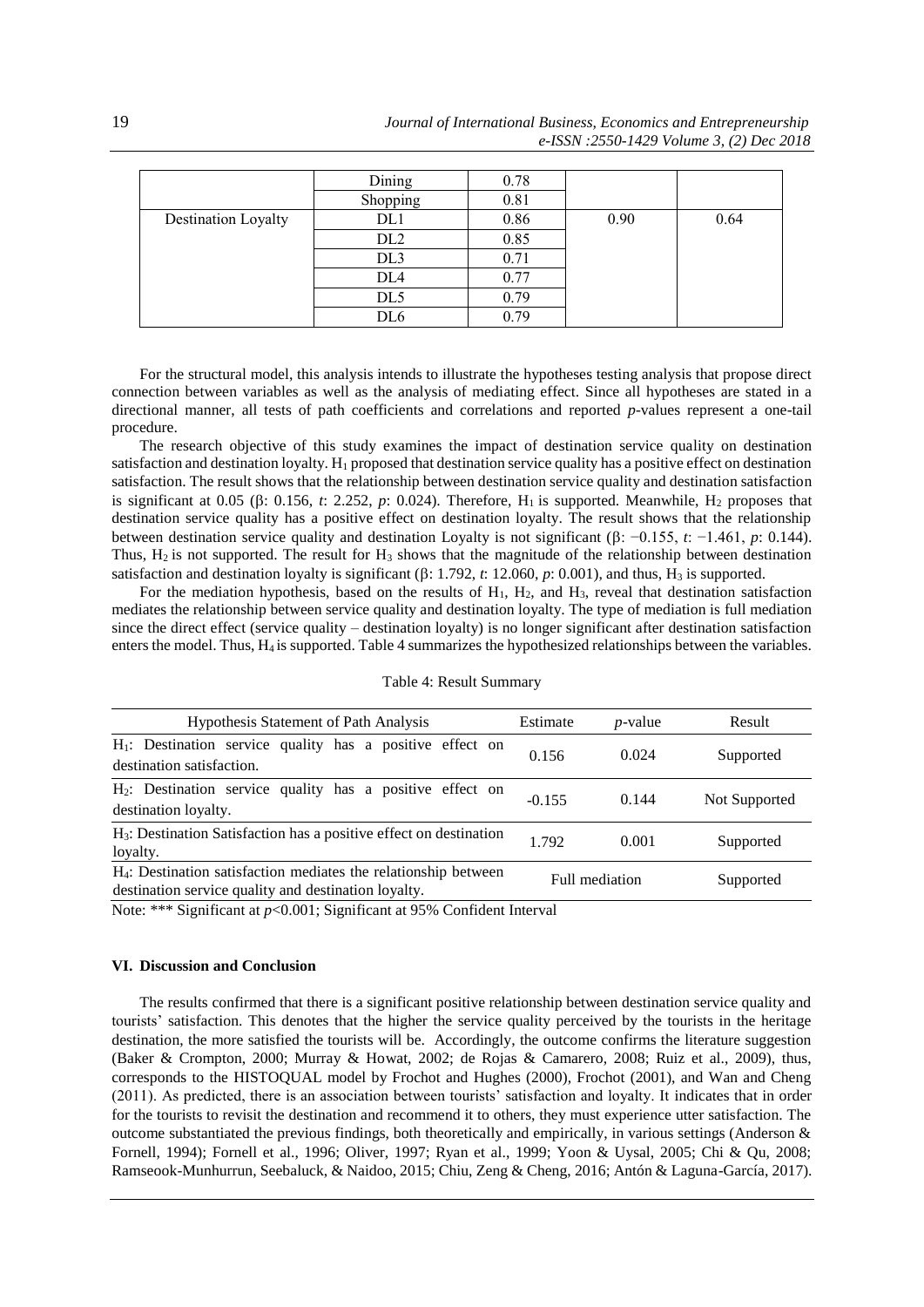This association added to the body of literature, which recognized that tourists' satisfaction has a strong direct influence on their loyalty.

The result of mediation analysis discloses that destination satisfaction is also found to fully mediate the relationship between service quality and destination loyalty. This finding supported the final hypothesis of this study, and consistent with the work of Olorunniwo et al. (2006). It is evidenced that while service quality is an important assessment of tourists' loyalty, its indirect effect of tourists' satisfaction is overwhelmingly larger than the direct effect of enhancing tourists' loyalty. Since heritage destination has high levels of tourists' personal interaction services, this study suggests that the direct link between service quality and tourists' loyalty may not be as important as the indirect effect of tourists' satisfaction. The most important conclusion drawn from the finding is this research strongly suggests the employment of HISTOQUAL model guided by Frochot and Hughes (2000), Frochot (2001), and Wan and Cheng (2011), which provides a detailed and valuable insight into the service quality assessment of the heritage settings. The key lesson conceded from the present study is providing quality service to the tourists is an important part of heritage destination marketing. The results of the study also offer an enhanced understanding of heritage properties management. Through the identification of different service quality dimensions of heritage attractions, the historic properties managers and operators could identify areas of improvement for the delivery of service quality. For example, the adequate safety and satisfactory security of the tourists should be ensured to remove negative image and unfavorable emotions. Tourism facilities and services like accommodation, food and beverage, entertainments, travel agents, tour operations, shopping malls, supermarkets, transportation facilities have to be established to perfectly deliver high quality service.

## **References**

- Anderson, E.W. & Fornell, C. (1994). A customer satisfaction research prospectus. In Rust, R.T. and Oliver, R.L. (Eds), Service Quality: New Directions in Theory and Practice, Sage Publications, Thousand Oaks, CA, pp. 241-68.
- Anderson, J. C., & Gerbing, D. W. (1988). Structural equation modeling in practice: A review and recommended two-step approach. *Psychological Bulletin*, *103*(3), 411-423.
- Antón, C., Camarero, C., & Laguna-García, M. (2017). Towards a new approach of destination loyalty drivers: Satisfaction, visit intensity and tourist motivations. *Current Issues in Tourism*, *20*(3), 238-260.
- Baker, D. A., & Crompton, J. L. (2000). Quality, satisfaction and behavioral intentions. *Annals of Tourism Research*, *27*(3), 785-804.
- Bigné, J. E., Sanchez, M. I., & Sanchez, J. (2001). Tourism image, evaluation variables and after purchase behaviour: inter-relationship. *Tourism Management*, *22*(6), 607-616.
- Bentler, P. M. (1990). Comparative fit indexes in structural models. *Psychological bulletin*, *107*(2), 238.
- Browne, M. W., & Cudeck, R. (1993). Alternative ways of assessing model fit. *Sage focus editions*, *154*, 136-136.
- Chen, C. F., & Chen, F. S. (2010). Experience quality, perceived value, satisfaction and behavioral intentions for heritage tourists. *Tourism Management*, *31*(1), 29-35.
- Chi, C., & Qu, H. (2008). Examining the structural relationships of destination image, tourist satisfaction and destination loyalty: An integrated approach. *Tourism Management*, *29*(4), 624-636.
- Chiu, W., Zeng, S., & Cheng, P. S. T. (2016). The influence of destination image and tourist satisfaction on tourist loyalty: A case study of Chinese tourists in Korea. *International Journal of Culture, Tourism and Hospitality Research*, *10*(2), 223-234.
- De Rojas, C., & Camarero, C. (2008). Visitors' experience, mood and satisfaction in a heritage context: Evidence from an interpretation center. *Tourism Management*, *29*(3), 525-537.
- Dmitrovic, T., Cvelbar, L. K., Kolar, T., Brencic, M. M., Ograjenšek, I., & Žabkar, V. (2009). Conceptualizing tourist satisfaction at the destination level. *International Journal of Culture, Tourism and Hospitality Research*, *3*(2), 116-126.
- Falces Delgado, C., Sierra Díez, B., Becerra Grande, A., & Briñol Turnes, P. (1999). HOTELQUAL: A scale for measuring perceived quality in lodging services. *Estudios Turísticos*, (139), 95-110.
- Fornell, C., Johnson, M.D., Anderson, E.W., Cha, J. & Bryant, B.E. (1996). The American Customer Satisfaction Index: nature, purpose and findings. *Journal of Marketing*, 60, October, pp. 7-18.
- Frochot, I., & Hughes, H. (2000). HISTOQUAL: The development of a historic houses assessment scale. *Tourism Management*, *21*(2), 157-167.
- Frochot, I. (2001). Measurement of service quality. In Drummond, S. and Yeoman, I. (Eds), Quality Issues in Heritage Visitor Attractions, Butterworth-Heinemann, Oxford, pp. 154-71.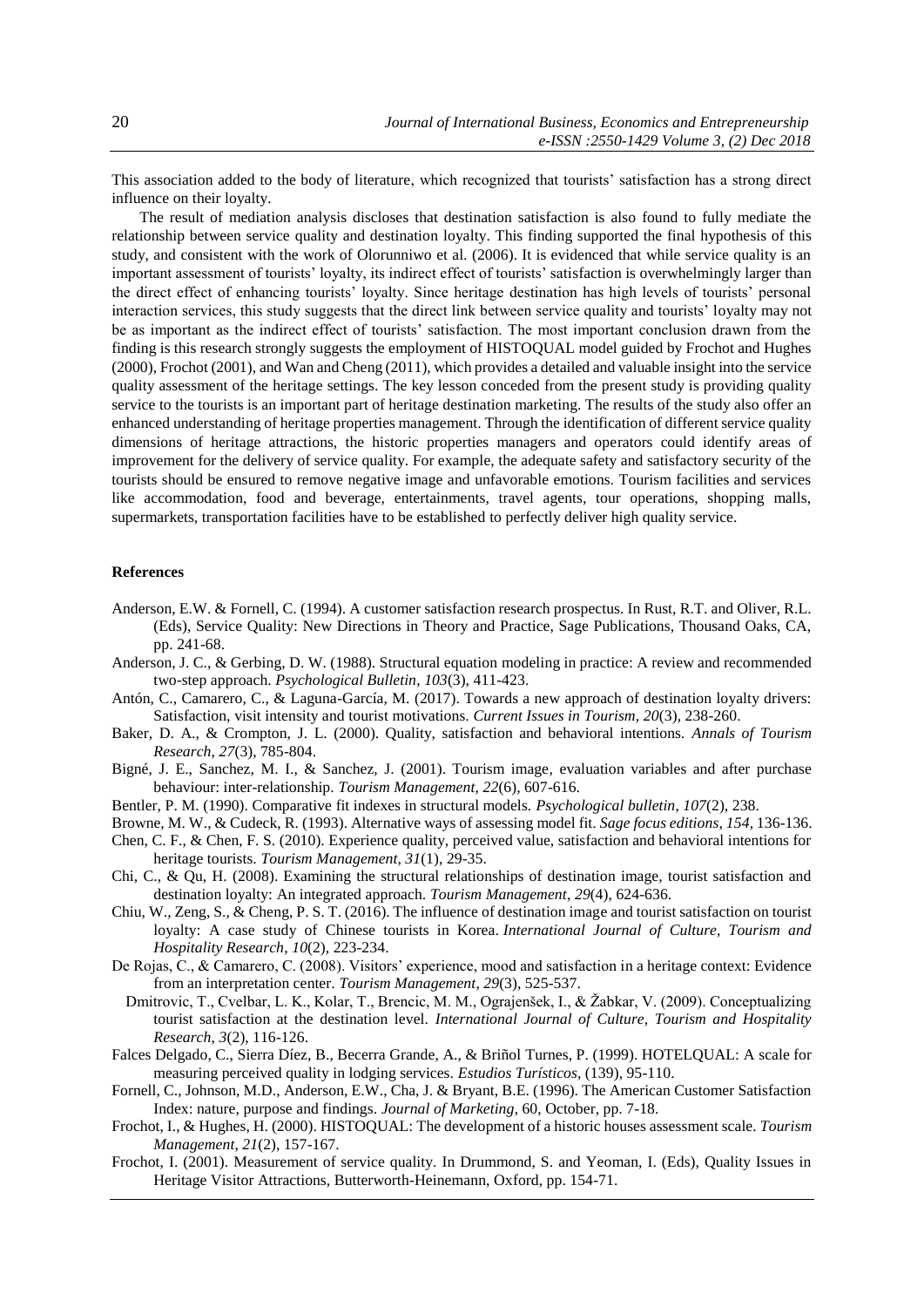- Gerbing, D. W., & Anderson, J. C. (1992). Assumptions and Comparative Strengths of the Two-Step Approach: Comment on Fornell and Yi. *Sociological Methods & Research*, *20*(3), 321-333.
- Getty, J. M., & Thompson, K. N. (1994). A procedure for scaling perceptions of lodging quality. *Hospitality Research Journal*, *18*, 75-75.
- Jöreskog, K. G., & Sörbom, D. (1984). LISREL-VI user's guide
- Khalid, M., Aminin, N., & Mohd Roslin, R. (2016). Destination image evolvement through experiential. *Journal of International Business, Economics and Entrepreneurship (JIBE)*, 1(1), 16-21.
- Khan, M. (2003). ECOSERV: Ecotourists' quality expectations. *Annals of Tourism Research*, *30*(1), 109-124.
- Knutson, B., Stevens, P., Wullaert, C., Patton, M., & Yokoyama, F. (1990). LODGSERV: A service quality index for the lodging industry. *Journal of Hospitality & Tourism Research*, *14*(2), 277-284.
- Kozak, M. (2003). Measuring tourist satisfaction with multiple destination attributes. *Tourism Analysis*, *7*(3-4), 229-240.
- Lovelock, C. H., & Wright, L. (1999). Principles of service management and marketing.
- Marsh, H. W., & Hocevar, D. (1985). Application of confirmatory factor analysis to the study of self-concept: First-and higher order factor models and their invariance across groups. *Psychological bulletin*, *97*(3), 562.
- Morgan, N., & Pritchard, A. (1998). *Tourism promotion and power: creating images, creating identities*. John Wiley & Sons Ltd.
- Murray, D., & Howat, G. (2002). The relationships among service quality, value, satisfaction, and future intentions of customers at an Australian sports and leisure centre. *Sport Management Review*, *5*(1), 25-43.
- Noe, F. P., & Uysal, M. (1997). Evaluation of outdoor recreational settings: A problem of measuring user satisfaction. *Journal of Retailing and Consumer Services*, *4*(4), 223-230.
- Nunnally, J. (1978). Psychometric methods. New York, McGraw‐Hill.
- Oliver, R.L. (1997), Satisfaction: A Behavioral Perspective on the Consumer, McGraw-Hill, New York.
- Olorunniwo, Festus, Maxwell K. Hsu, and Godwin J. Udo. Service quality, customer satisfaction, and behavioral intentions in the service factory. *Journal of Services Marketing* 20.1 (2006): 59-72.
- Pallant, J. (2001). *SPSS survival manual: A step by step guide to data analysis using SPSS for Windows (versions 10 and 11): SPSS student version 11.0 for Windows*. Milton Keynes: Open University Press.
- Parasuraman, A., Zeithaml, V. A., & Berry, L. L. (1988). Servqual. *Journal of Retailing*, *64*(1), 12-40.
- Parasuraman, A., Zeithaml, V.A., & Berry, L.L. (1985). A conceptual model of service quality and its implications for future research. *The Journal of Marketing*, *49*, 41-50.
- PEMANDU. (2012). *Program Transformasi Ekonomi-Pelancongan.* Retrieved August 4, 2012, from http://etp.pemandu.gov.my/Tourism
- Prayag, G., & Ryan, C. (2012). Antecedents of Tourists' Loyalty to Mauritius the Role and Influence of Destination Image, Place Attachment, Personal Involvement, and Satisfaction. *Journal of Travel Research*, *51*(3), 342-356.
- Prayag, G. (2008). "Image, Satisfaction and Loyalty: The Case of Cape Town." *Anatolia: An International Journal of Tourism and Hospitality Research*, 19 (2): 205-24.
- Prentice, R. (1993). *Tourism and Heritage Attractions*. London: Routledge.
- Ramseook-Munhurrun, P., Seebaluck, V. N., & Naidoo, P. (2015). Examining the structural relationships of destination image, perceived value, tourist satisfaction and loyalty: case of Mauritius. *Procedia-Social and Behavioral Sciences*, *175*, 252-259.
- Ryan, M.J., Rayner, R. & Morrison, A. (1999). Diagnosing customer loyalty drivers. *Marketing Research*,11(2), 19-26.
- San Martin, H., Collado, J., & Rodriguez del Bosque, I. (2013). An exploration of the effects of past experience and tourist involvement on destination loyalty formation. *Current Issues in Tourism*, *16*(4), 327-342.
- Shariff, S. H., Azman, S. A., & Zakria, N. F. (2016). Service quality attributes: Perspective of newly registered postgraduate students by research. *Journal of International Business, Economics and Entrepreneurship (JIBE)*, 1(1), 35-38.
- Stevens, P., Knutson, B., & Patton, M. (1995). DINESERV: a tool for measuring service quality in restaurants. *The Cornell Hotel and Restaurant Administration Quarterly*, *36*(2), 5-60.
- The Malay Mail Online. (2013, August 16). Yen Yen: Culture and heritage tourism gives Malaysia a boost. Retrieved September 10, 2013 from http://www.themalaymailonline.com/travel/article/yen-yen-cultureand-heritage-tourism-gives-malaysia-a-boost
- The Star Online. (2013, August 15). Giving the tourism sector a boost. Retrieved September 10, 2013 from http://www.thestar.com.my/News
- UNWTO (2003). Sustainable development in Tourism*. Quality in Tourism.* Retrieved from http://sdt.unwto.org/en/content/quality-tourism.